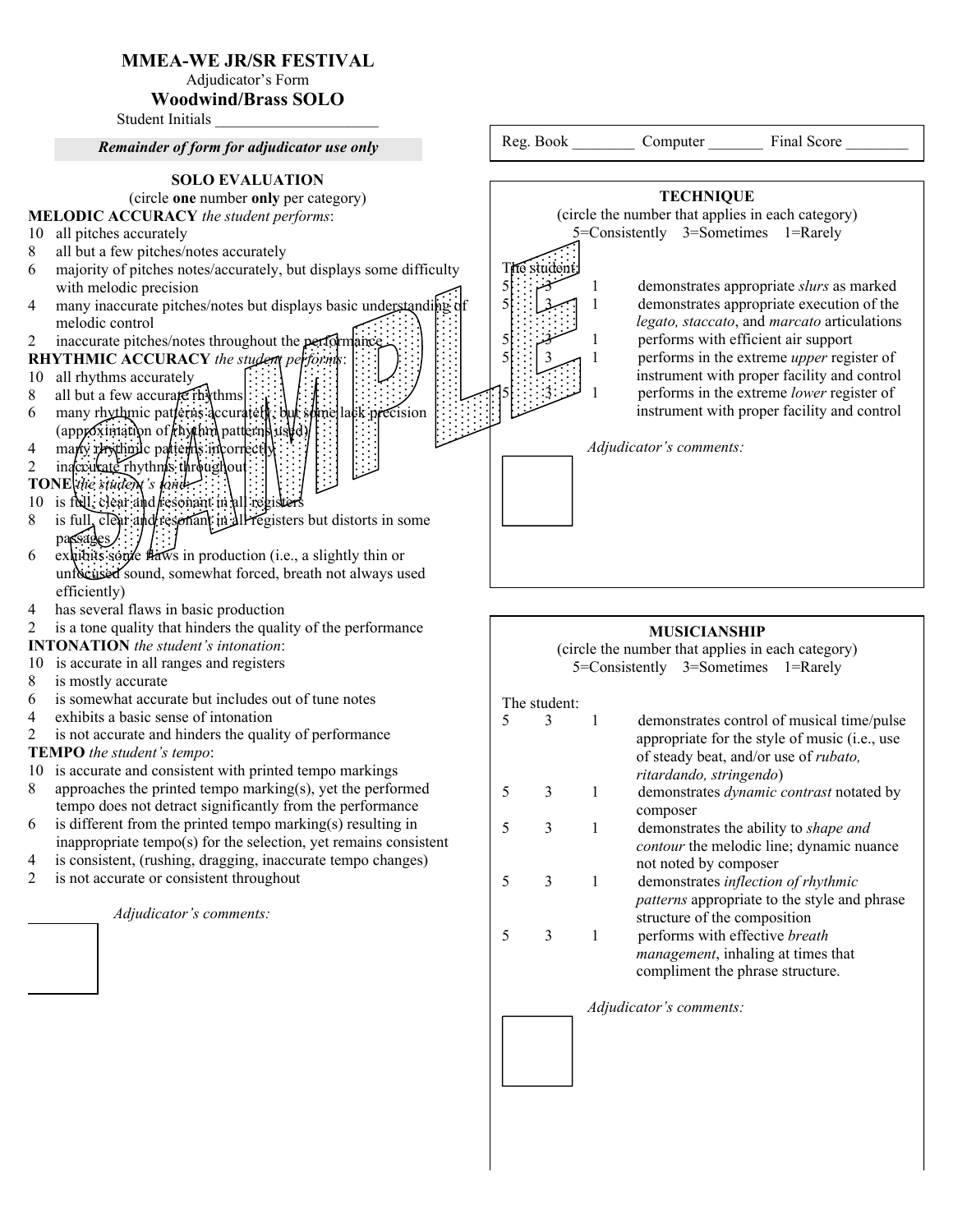### MMEA-WE JR/SR FESTIVAL

Adjudicator's Form

### **Woodwind/Brass Scales & Sightreading**

**Student Initials** 

Remainder of form for adjudicator use only

### **SIGHT-READING EVALUATION**

(circle one number only per category)

# **MELODIC ACCURACY** the student performs:

- all pitches accurately 5
- all but 1 or 2 pitches/notes accurately  $\boldsymbol{4}$
- all but 3 or 4 pitches notes/accurately  $\mathbf{3}$
- more than 4 inaccurate pitches/notes  $\mathbf{2}$
- inaccurate pitches/notes throughout the performance  $\mathbf{1}$
- **RHYTHMIC ACCURACY** the student performs:
- 5 all rhythms accurately
- 4 nearly accurate rhythms, lacks precise interpretation
- 3 of some rhytmic patterns many rhythmic patterns accurately, but some lack precision (approximation of rhythm patterns used)
- $\overline{2}$ many rhythmic patterns incorrectly
- $\mathbf{1}$ inaccurate rhythms throughout the performance
- TONE the student's tone:
- 5 is full, rich and characteristic of the tone
- 4 is of a characteristic tone quality in most ranges but distorts in some passages
- exhibits some flaws in production (i.e., a slightly thin or 3 unfocused sound, somewhat forced, breath not always used efficiently)
- has several flaws in basic production  $\overline{2}$
- is a tone quality that hinders the quality of performance 1

### **INTERPRETATION** the student demonstrates:

- the highest degree of musicality including well-spaced phrases 5 and dynamics
- 4 a high level of musicality but has some phrases or dynamics that are not consistent with the overall level of expression
- 3 a moderate level of musicality/expression within the performance
- $\overline{2}$ only a limited amount of musicality/expression within the performance

an absense of musical interpretation within the performance 1 **INTONATION** the student's intonation:

- is accurate in all ranges and registers 5.
- 4 is mostly accurate
- 3 is somewhat accurate but includes out of tune notes. The student adjusts these problem pitches with some success.
- $\overline{2}$ Exhibits a basic sense of intonation, yet has significant problems; student makes no apparent attempt at adjustment of problem pitches

is not accurate and hinders the quality of performance

**TEMPO** the student's tempo:

- 5 is accurate and consistent with printed tempo markings
- 4 approaches the printed tempo marking(s), yet the performed tempo does not detract significantly from the performance
- is different from the printed tempo marking(s) resulting in 3 inappropriate tempo(s) for the selection, yet remains consistent
- $\overline{2}$ is consistent, (rushing, dragging, inaccurate tempo changes).
- is not accurate or consistent throughout 1

Adjudicator's comments:



128

anii Aleksandri Arra (K



### **SCALE EVALUATION**

\*Fill in the names of scales selected for assessment in the spaces provided. Circle the number in the column that best describes the student's performance.

| Mai | <b>Min</b> | Chromatic                      |
|-----|------------|--------------------------------|
|     |            | all pitches/notes accurately   |
|     | 4<br>А     | all but 1-2 pitches accurately |
|     | વ<br>3.    | all but 3-4 pitches accurately |
|     | つ          | all but 5-6 pitches accurately |
|     |            | missing more than 6 pitches    |
|     |            |                                |

Adjudicator's comments:

### **TECHNIQUE - SCALES**

(circle only those that apply - worth one point each) The student demonstrates:

- both of the major scales using the appropriate rhythmic Ŧ pattern as required
- Ŧ the chromatic scales using the appropriate rhythmic pattern as required
- all scales with even and consistent pulse at the required Ï. tempo
- all scales with the appropriate articulation as required Ŧ
- all scales with a consistent, acceptable tone quality in all T registers

Adjudicator's comments: